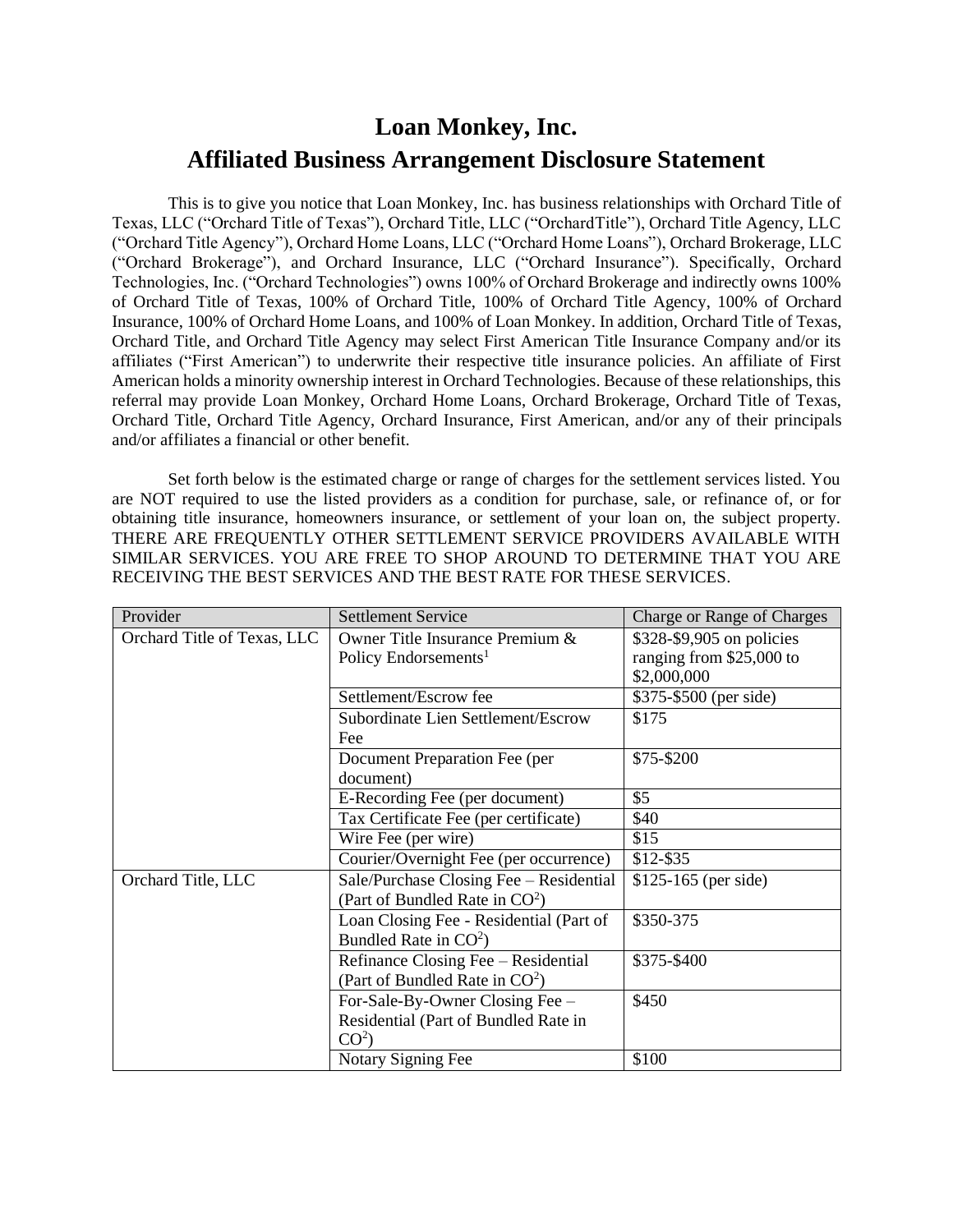|                                      | Document Preparation Fee (per                            | \$75-\$200                                            |
|--------------------------------------|----------------------------------------------------------|-------------------------------------------------------|
|                                      | document)                                                |                                                       |
|                                      | <b>Subordination Processing Fee</b>                      | \$175                                                 |
|                                      | E-Recording Fee (per document)                           | $$5 - $10$                                            |
|                                      | Tax Certificate Fee (per certificate)                    | \$40                                                  |
|                                      | Wire Fee (per wire)                                      | $\overline{$15}$                                      |
|                                      | Sub-Escrow Fee                                           | \$125                                                 |
|                                      | Settlement/Escrow/Closing Fee                            | $$375 - $1450$                                        |
|                                      | Owner Title Insurance Premium and                        | \$63.50-\$8,650 on policies                           |
|                                      | Policy Endorsements <sup>3</sup>                         | ranging from \$25,000 to<br>\$2,000,000               |
| Orchard Title Agency, LLC            | Owner Title Insurance Premium & Policy                   | \$550-\$5,685 on policies                             |
|                                      | Endorsements <sup>3</sup>                                | ranging from \$25,000 to<br>\$2,000,000               |
|                                      | Settlement/Escrow fee                                    | \$375-\$1450 (per side)                               |
|                                      | Subordinate Lien                                         | \$175                                                 |
|                                      | Settlement/Escrow Fee                                    |                                                       |
|                                      | Document Preparation Fee (per                            | \$75-\$200                                            |
|                                      | document)                                                |                                                       |
|                                      | E-Recording Fee (per document)                           | $$5-10$                                               |
|                                      | Tax Certificate Fee (per                                 | \$40                                                  |
|                                      | certificate)                                             |                                                       |
|                                      | Wire Fee (per wire)                                      | \$15                                                  |
|                                      | Courier/Overnight Fee (per                               | \$12-\$35                                             |
|                                      | occurrence)                                              |                                                       |
| Orchard Home Loans, LLC <sup>4</sup> | Origination Fee                                          | 0-3% of loan amount                                   |
| Orchard Brokerage, LLC               | Buyer/Listing Representation and<br><b>Brokerage Fee</b> | 1.5-6.9%                                              |
| Orchard Insurance, LLC               | Homeowners Insurance Premium <sup>5</sup>                | \$700-\$2,200 on average                              |
|                                      |                                                          | nationally on policies                                |
|                                      |                                                          | ranging from \$150,000 to<br>\$1,500,000 <sup>6</sup> |

<sup>1</sup> Estimated title insurance premiums reflect basic premium rates established by the Texas Department of Insurance. Texas may dictate different refinance rates or simultaneous issue discounts.

<sup>2</sup> Including in bundled CO Closing Fees are the following: (1) Notary Signing Fee; Document Preparation Fee (per document); (2) Subordination Processing Fee; (3) E-Recording Fee (per document); (4) Tax Certificate Fee (per certificate); (5) Wire Fee (per wire); (6) Courier/Express Fee.

<sup>3</sup> Estimated title insurance premiums reflect basic premium rates that vary by county and/or by statespecific regulation on a state-by-state basis. Each county and/or state may dictate different refinance rates or simultaneous issue discounts.

<sup>4</sup> There are often other charges imposed by parties other than Orchard Home Loans in connection with mortgage loans. Orchard Home Loans may require the use of other service providers. The actual fees charged may vary based on the size of your loan, loan program, and interest rate chosen. If you apply for a loan, you will receive a Loan Estimate that will provide you additional information regarding all anticipated charges from Orchard Home Loans and other third parties.

<sup>5</sup>As a licensed insurance producer, Orchard Insurance does not charge you any premium amount or any direct fees. The premium amount, reflected by the range above, is charged by the insurance carrier based on the policy you select, and Orchard Insurance receives a portion of the agency fee paid by the insurance carrier on that policy.

<sup>6</sup> This range of premiums is based on national averages. Homeowners insurance premiums can vary based